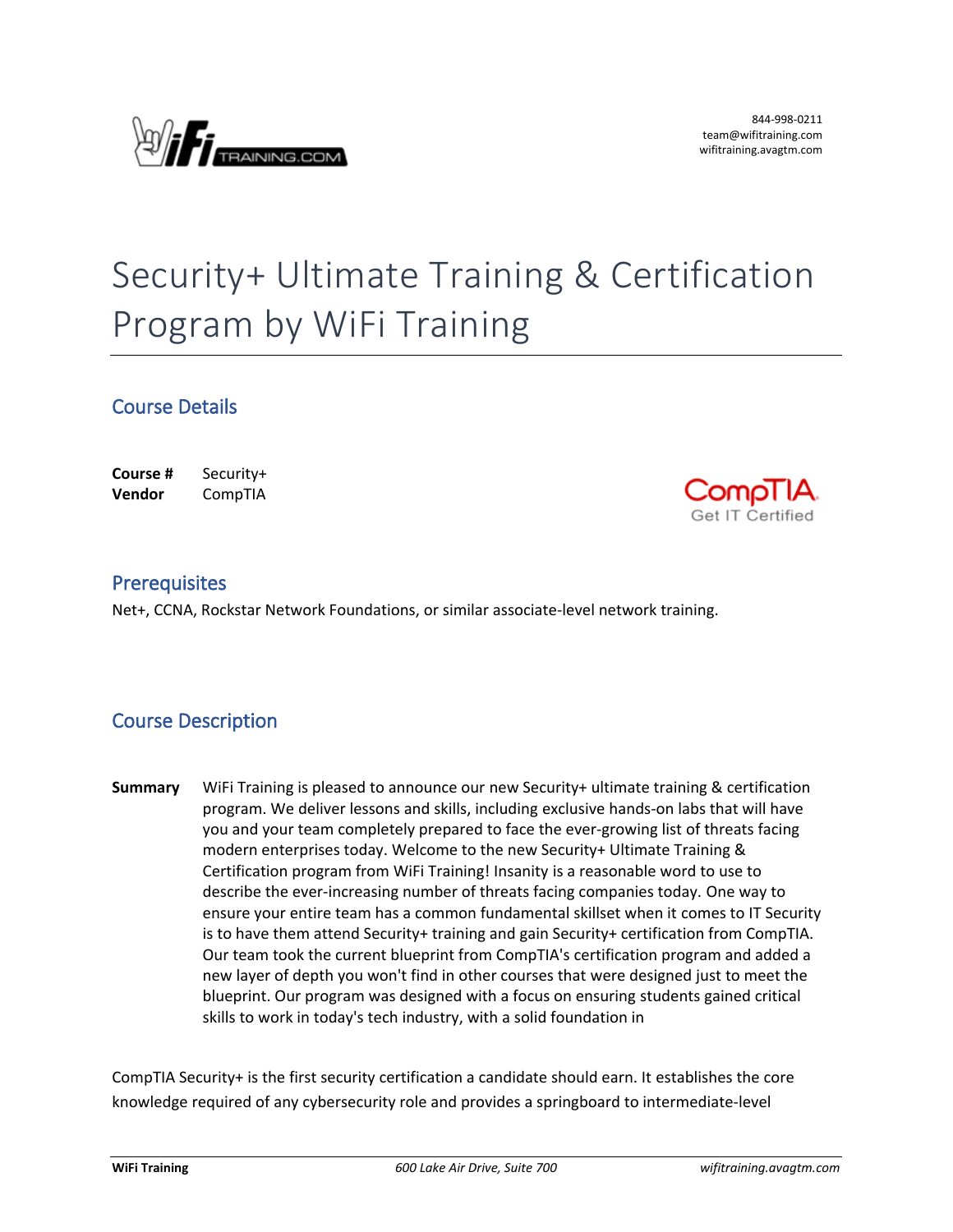cybersecurity jobs. Security+ incorporates best practices in hands-on troubleshooting, ensuring candidates have practical security problem-solving skills required to:

- **Assess** the security posture of an enterprise environment and recommend and implement appropriate security solutions
- **Monitor and secure** hybrid environments, including cloud, mobile, and IoT
- **Operate** with an awareness of applicable laws and policies, including principles of governance, risk, and compliance
- **Identify, analyze, and respond** to security events and incidents

Security+ is compliant with ISO 17024 standards and approved by the US DoD to meet directive 8140/8570.01-M requirements. Regulators and government rely on ANSI accreditation, because it provides confidence and trust in the outputs of an accredited program. Over 2.3 million CompTIA ISO/ANSI-accredited exams have been delivered since January 1, 2011.

# **Course Outline**

CompTIA Security+ is the first security certification a candidate should earn. It establishes the core knowledge required of any cybersecurity role and provides a springboard to intermediate-level cybersecurity jobs. Security+ incorporates best practices in hands-on troubleshooting, ensuring candidates have practical security problem-solving skills required to:

- **Assess** the security posture of an enterprise environment and recommend and implement appropriate security solutions
- **Monitor and secure** hybrid environments, including cloud, mobile, and IoT
- **Operate** with an awareness of applicable laws and policies, including principles of governance, risk, and compliance
- **Identify, analyze, and respond** to security events and incidents

Security+ is compliant with ISO 17024 standards and approved by the US DoD to meet directive 8140/8570.01-M requirements. Regulators and government rely on ANSI accreditation, because it provides confidence and trust in the outputs of an accredited program. Over 2.3 million CompTIA ISO/ANSI-accredited exams have been delivered since January 1, 2011.